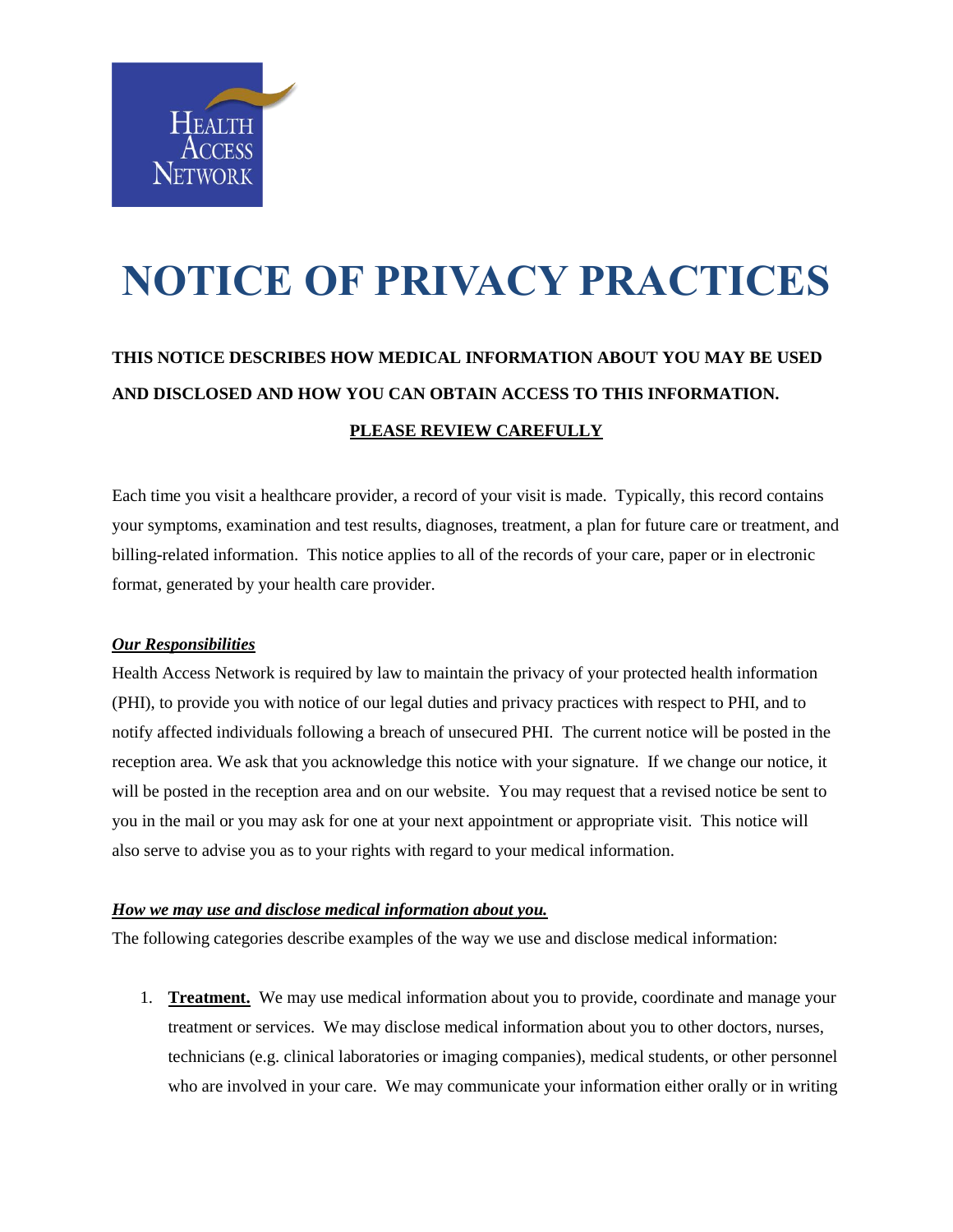by mail or facsimile. We may also provide a subsequent healthcare provider with copies of various reports that should assist him or her in treating you. For example, your medical information may be provided to a physician to whom you have been referred so as to ensure that the physician has appropriate information regarding your previous treatment and diagnosis.

- 2. **Payment.** We may use and disclose medical information about your treatment and services to bill and collect payment from you, your insurance company or a third party payer. For example, we may need
- 3. **Health Care Operations.** We may use or disclose, as needed, your health information in order to support our business activities. These activities may include, but are not limited to, quality assessment activities, employee review activities, licensing, legal advice, accounting support, information systems support and conducting or arranging for other business activities. In addition, we may also call you by name in the waiting room when your health care provider is ready to see you. We may use or disclose your protected health information, as necessary, to contact you to remind you of your appointment by telephone or reminder card.
- 4. **Business Associates.** There are some services provided in our organization through contracts with business associates. If these services are contracted, we may disclose your health information to our business associate so that they can perform the job we have asked them to do and bill you or third-party payers for services rendered. To protect your health information, we require the business associate to appropriately safeguard your information through a written contract.
- 5. **HealthInfoNet (HIE).** We participate in HIE, a statewide information exchange. If you are admitted to a health care facility other than ours, health care providers there will be able to see important health information about you held in our electronic medical record. You are not required to participate in HIE. To opt out of the HIE, go to www.hinfonet.org or ask one of our staff members for an opt-out form.

### *Other permitted and required uses and disclosures that may be made without your consent, authorization or opportunity to object.*

We may use or disclose your health information in the following situations without your authorization or without providing you with an opportunity to object. These situations include: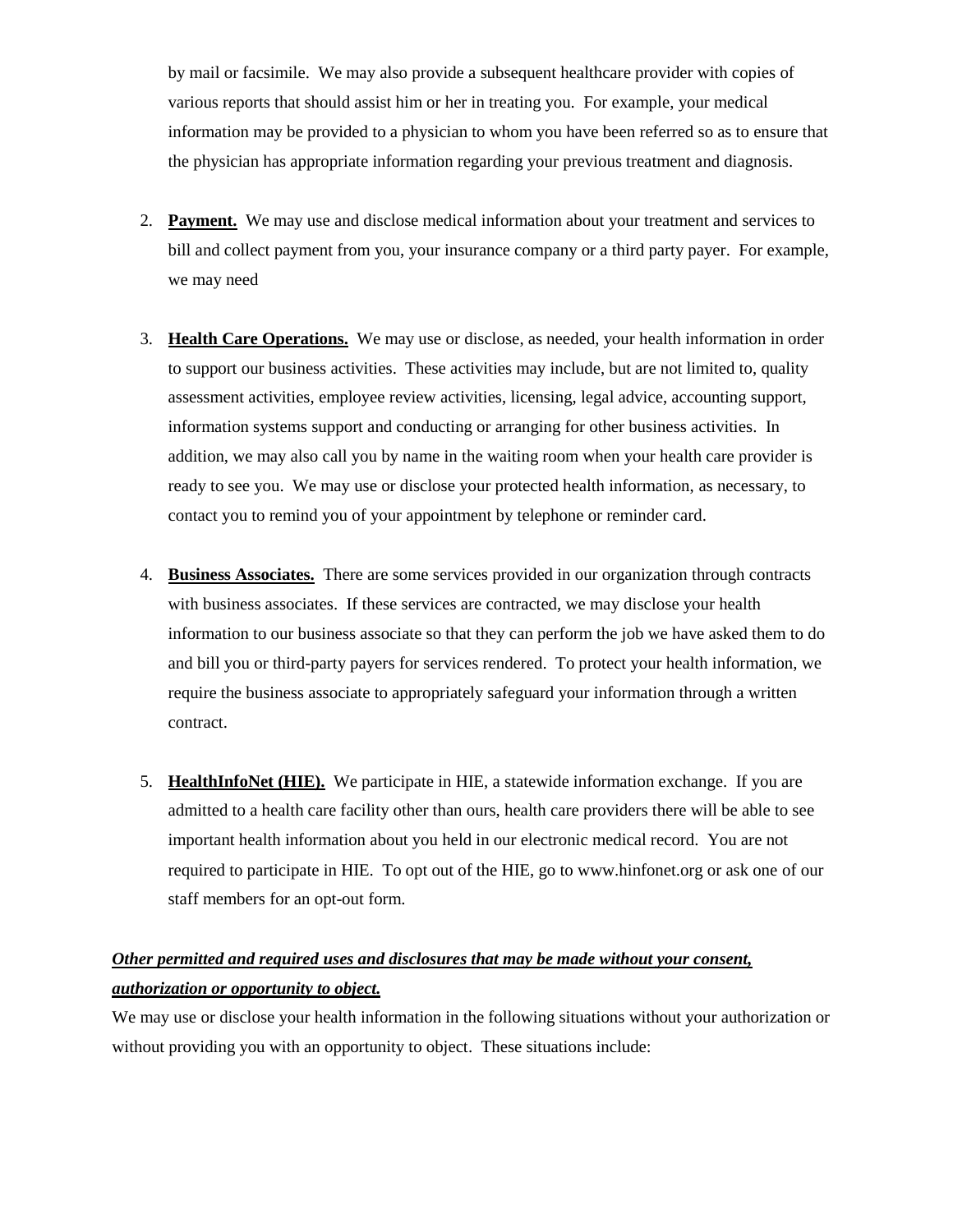#### 1. **As required by law.**

- Public Health or Legal Authorities charged with managing disease, injury or disability
- $\Box$  Correctional institutions
- Workers Compensation Agents
- Organ and tissue donation organizations
- $\Box$  Health Oversight Agencies
- □ Funeral Directors, Coroners and Medical Directors
- Reporting on abuse and neglect
- 2. **Law Enforcement/Legal Proceedings.** We may disclose health information for law enforcement purposes as required by law or in response to a valid subpoena.
- 3. **State-Specific Requirements.** Many states have requirements for reporting including population-based activities relating to improving health or reducing health care costs.

#### *Uses and Disclosures with Your Authorization*

Except as described above, other uses of your health information will only be made with your written authorization. The types of uses and disclosures of your health information that require your authorization include the following: (i) any use or disclosure of psychotherapy notes, except to carry out treatment, payment or health care operations, or use by the originator of the notes for treatment; (ii) for marketing, except if the communication is in the form of a face-to-face communication between us and an individual or involves a promotional gift of nominal value; and (iii) the sale of protected health information.

#### *Revocation*.

You may revoke an authorization in writing at any time, provided the revocation is in writing, except to the extent we have taken action in reliance on your authorization, or the authorization was obtained as a condition of obtaining insurance coverage, or other law provides the insurer with the right to contest a claim under the policy or the policy itself. If you revoke an authorization, we will no longer use or disclose your health information for the purposes covered by that authorization, except where we have already relied on the authorization.

#### *Your health information rights.*

Although your health record is the property of Health Access Network, you have the right to:

1. **Inspect and Copy.** You have the right to inspect and copy medical information that may be used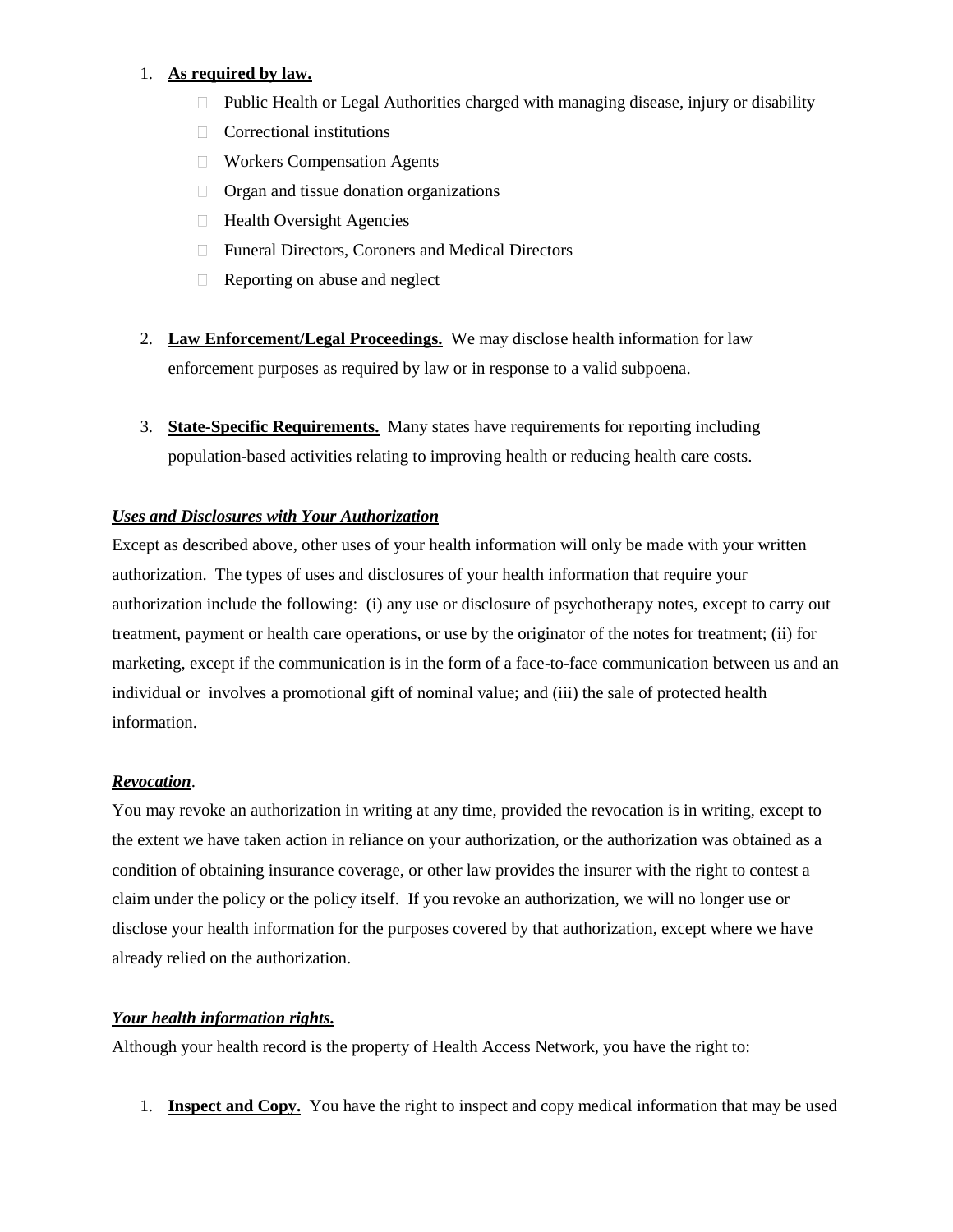to make decisions about your care. We ask that you submit these requests in writing. Usually, this includes medical and billing records, but does not include psychotherapy notes or information compiled in reasonable anticipation of, or use in, a civil, criminal, or administrative action or proceeding. We may deny your request to inspect and copy in certain very limited circumstances. If you are denied access to medical information, you may request that the denial be reviewed. The person conducting the review will not be the person who denied your request. We will comply with the outcome of the review. Requests for access to and copies of your medical information must be submitted to Health Access Network in writing. Health Access Network reserves the right to charge a reasonable fee for copying releases of PHI.

- 2. **Amend.** If you feel that medical information we have about you is incorrect or incomplete, you may ask us to amend the information by submitting a request in writing. You have the right to request an amendment for as long as we keep the information. We may deny your request for an amendment and if this occurs, you will be notified of the reason for the denial.
- 3. **Accounting of Disclosures.** You have the right to request an accounting of our disclosures of medical information about you except for certain circumstances, including disclosures for treatment, payment, health care operations or where you specifically authorized a disclosure. Health Access Network will provide the first accounting to you in any 12-month period without charge and reserves the right to charge for subsequent requests. We ask that you submit these requests in writing.
- 4. **Request Restrictions.** You have the right to request a restriction or limitation on the medical information we use or disclose about you for treatment, payment or health care operations. You also have the right to request a limit on the medical information we disclose about you to someone who is involved in your care or the payment for your care, like a family member or friend. For example, you could ask that we not use or disclose information about a procedure that you had. We ask that your submit these requests in writing. *We are not required to agree to your request*, except if you ask us to restrict disclosure about you to a health plan, and (i) the disclosure is for the purpose of carrying out payment or health care operations and is not otherwise required by law, and (ii) the PHI pertains solely to a health care item or service for which the individual, or person other than the health plan on behalf of the individual, has paid the covered entity in full.If we do agree, we will comply with your request unless the information is needed to provide you with emergency treatment.
- 5. **Request Confidential Communications.** You have the right to request that we communicate